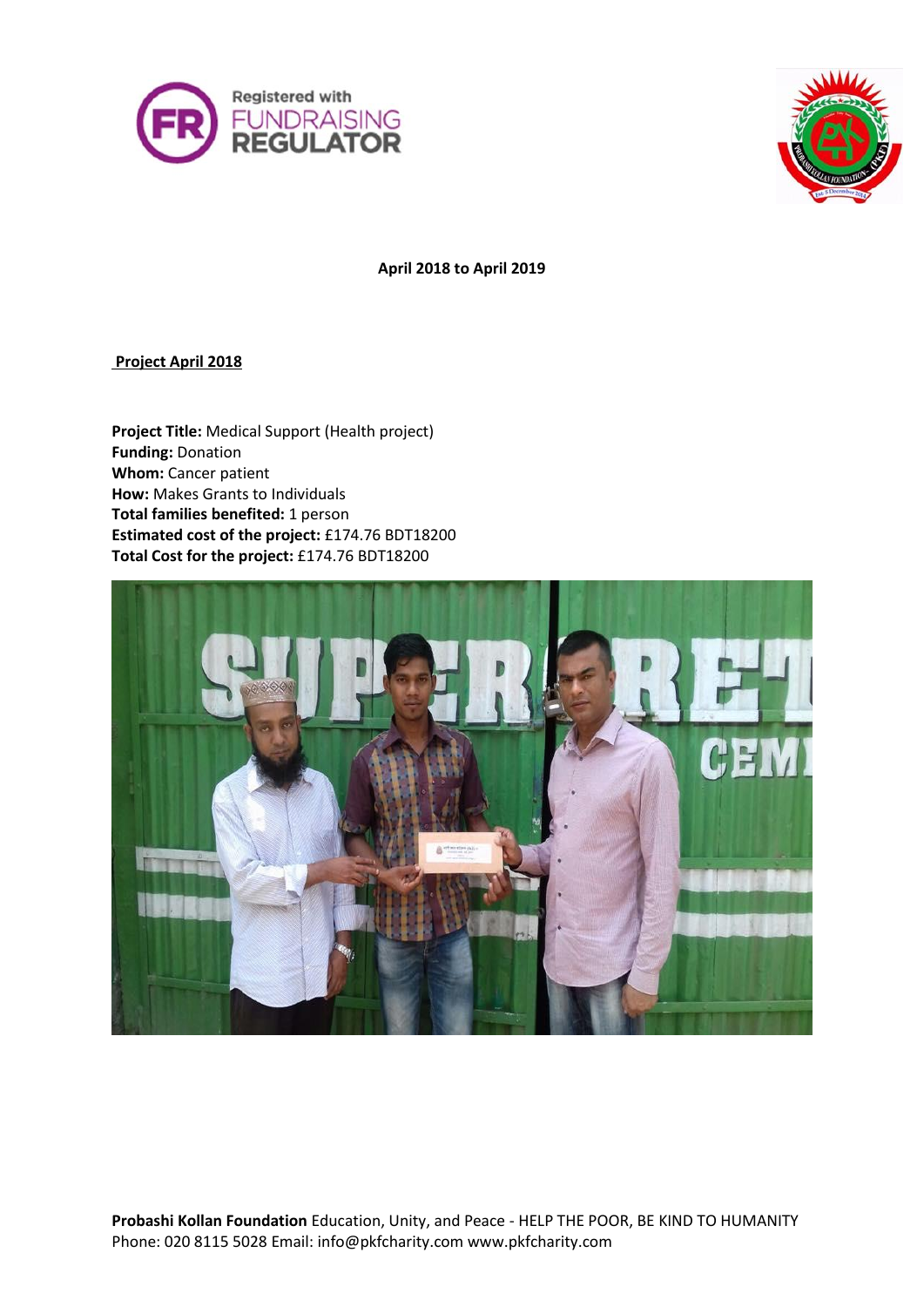



### **Project June 2018**

**Project Title:** Food Package **Funding:** Donation **Whom:** Elderly/Old People and People with Disabilities **How:** Makes Grants to Individuals with food package **Total families benefited:** 50 families **Estimated cost of the project: £548.71 BDT57065.84 Total Cost for the project: £548.71 BDT57065.84**



#### **Project June 2018**

**Project Title:** Food Package

**Probashi Kollan Foundation** Education, Unity, and Peace - HELP THE POOR, BE KIND TO HUMANITY Phone: 020 8115 5028 Email: info@pkfcharity.com www.pkfcharity.com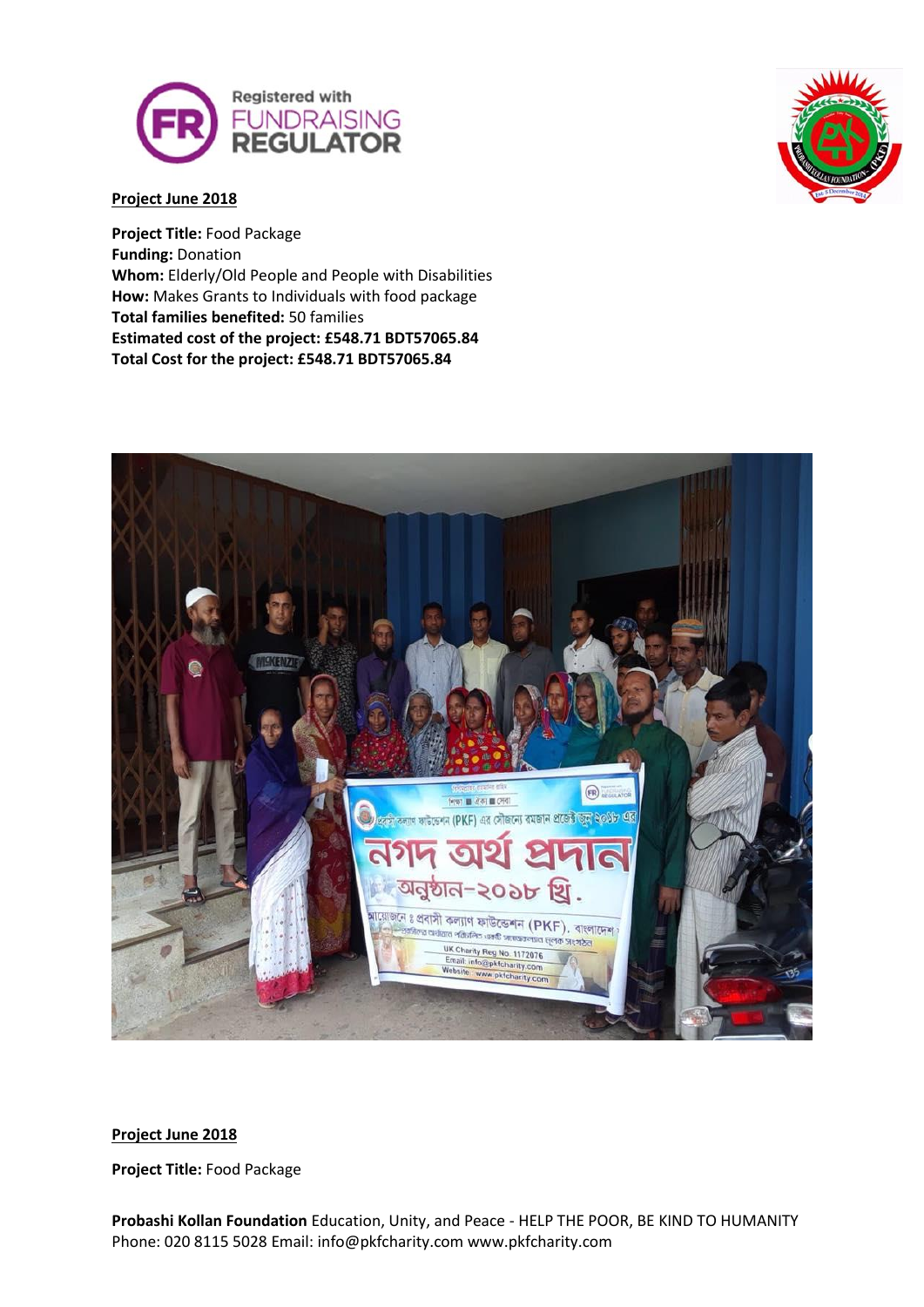



**Funding:** Donation **Whom:** Elderly/Old People and People with Disabilities **How:** Makes Grants to Individuals with food package **Total families benefited:** 50 families **Estimated cost of the project: £548.71 BDT57065.84 Total Cost for the project: £548.71 BDT57065.84**

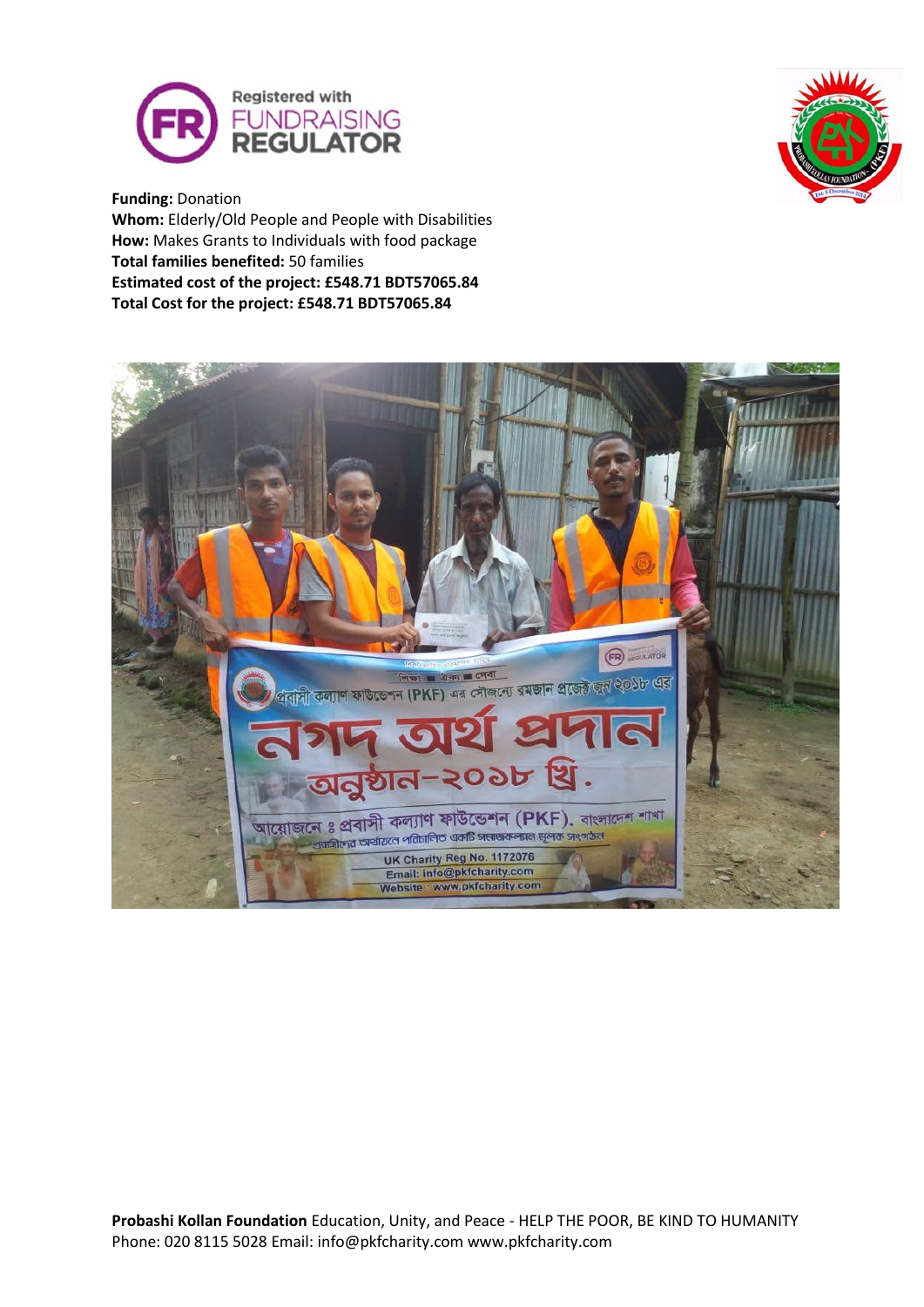



#### **Project July 2018**

**Flood Project –** Bangladesh regularly experiences flooding, as 80% of the country is situated on a floodplain. The monsoon season is often deadly. Crops are destroyed, houses ae ruined, and lives are lost. We successfully completed a flood project, in which we distributed food and shelter to those affected by the floods.

**Project Title:** Food package to flood effected families **Funding:** Donation **Whom:** Elderly/Old People and People with Disabilities/Children/Poor **How:** Makes Grants to Individuals **Total families benefited:** 15 families **Estimated cost of the project:** £188.25 BDT 19587 **Total Cost for the project:** £188.25 BDT19587



**Probashi Kollan Foundation** Education, Unity, and Peace - HELP THE POOR, BE KIND TO HUMANITY Phone: 020 8115 5028 Email: info@pkfcharity.com www.pkfcharity.com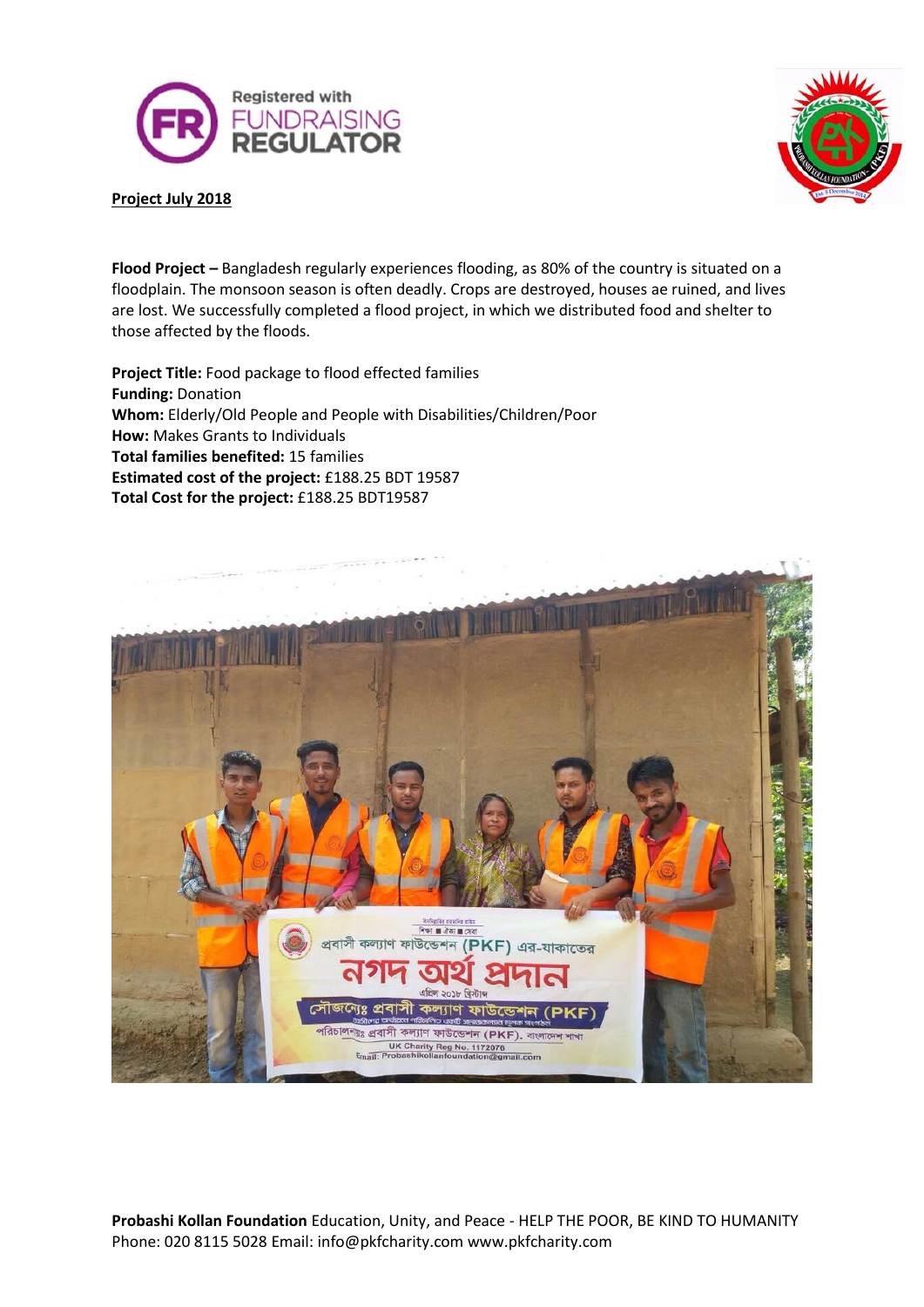



#### **Project July 2018**

**Project Title:** Medical Support (Health project) **Funding:** Donation **Whom: Poor and needy How:** Providing medical services and medicine **Total families benefited:** 500+ person **Estimated cost of the project:** £96.77 BDT20064.08 **Total Cost for the project:** £96.77 BDT10064.08

Over 500+ poor families received medical treatment The project implemented by pkf Bangldesh team The project funded by pkf Charity uk

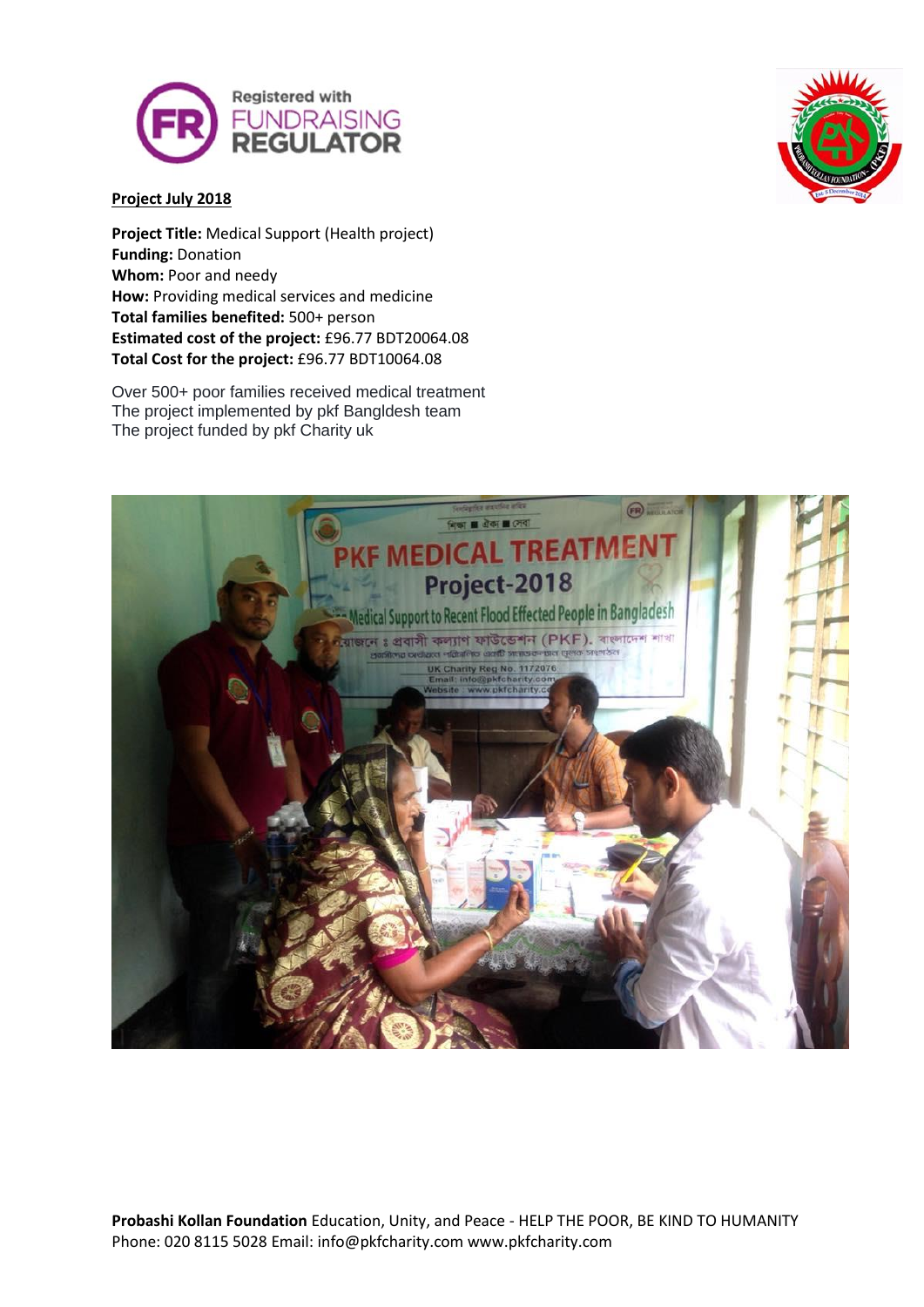



# **Project November 2018**

**Project Title:** Medical Support (Health project) **Funding:** Donation **Whom:** An orphan Child **How:** Makes Grants to Individuals **Total families benefited:** 1 person **Estimated cost of the project:** £ 124.09 BDT12905.36 **Total Cost for the project:** £124.09 BDT12905.36

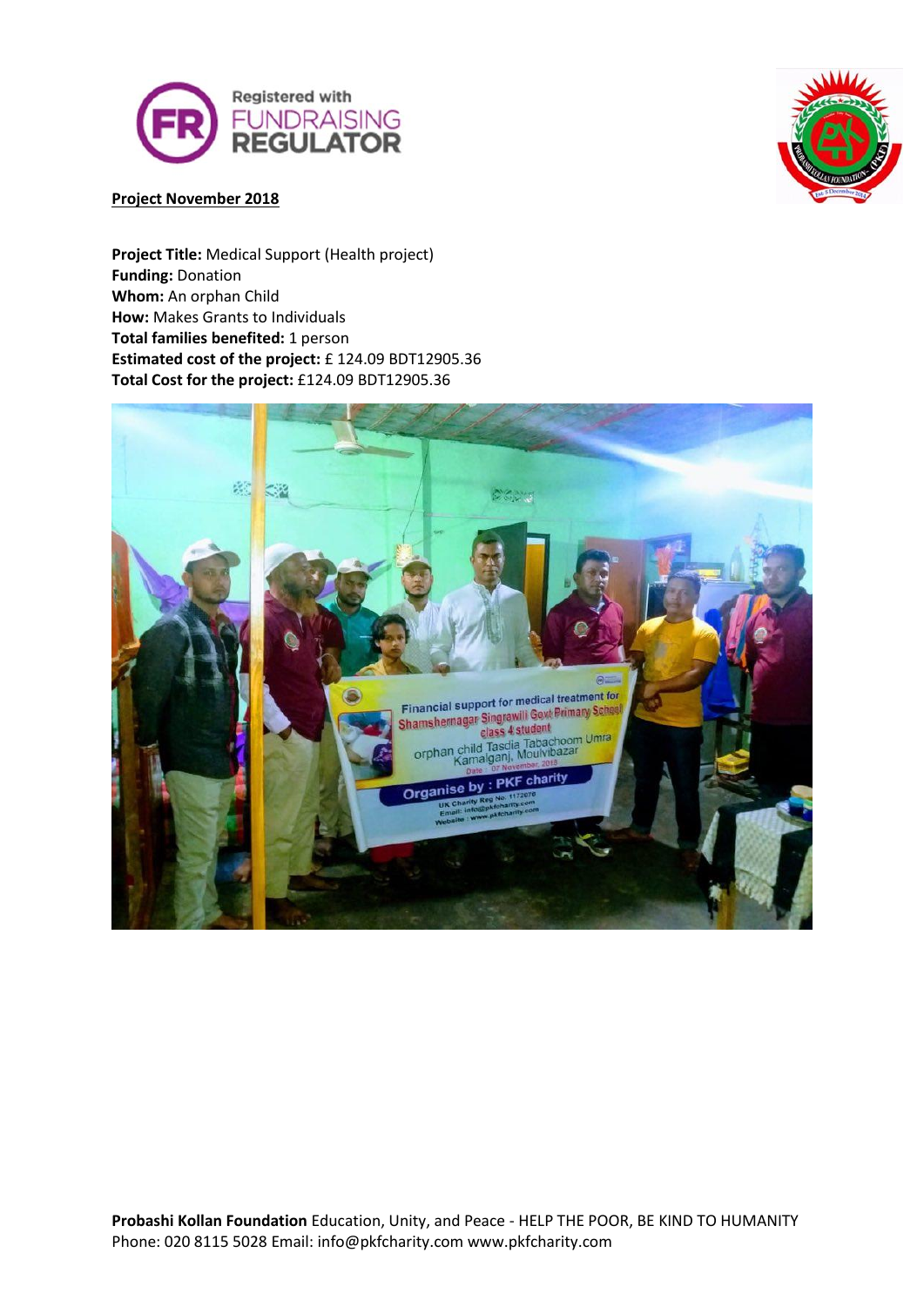



## **Project November 2018**

**Project Title:** Build accommodation **Funding:** Donation **Whom:** A poor man **How:** Makes Grants to Individuals **Total families benefited:** 1 person **Estimated cost of the project:** £129.54 BDT13472.16 **Total Cost for the project:** £129.54 BDT13472.16



**Probashi Kollan Foundation** Education, Unity, and Peace - HELP THE POOR, BE KIND TO HUMANITY Phone: 020 8115 5028 Email: info@pkfcharity.com www.pkfcharity.com